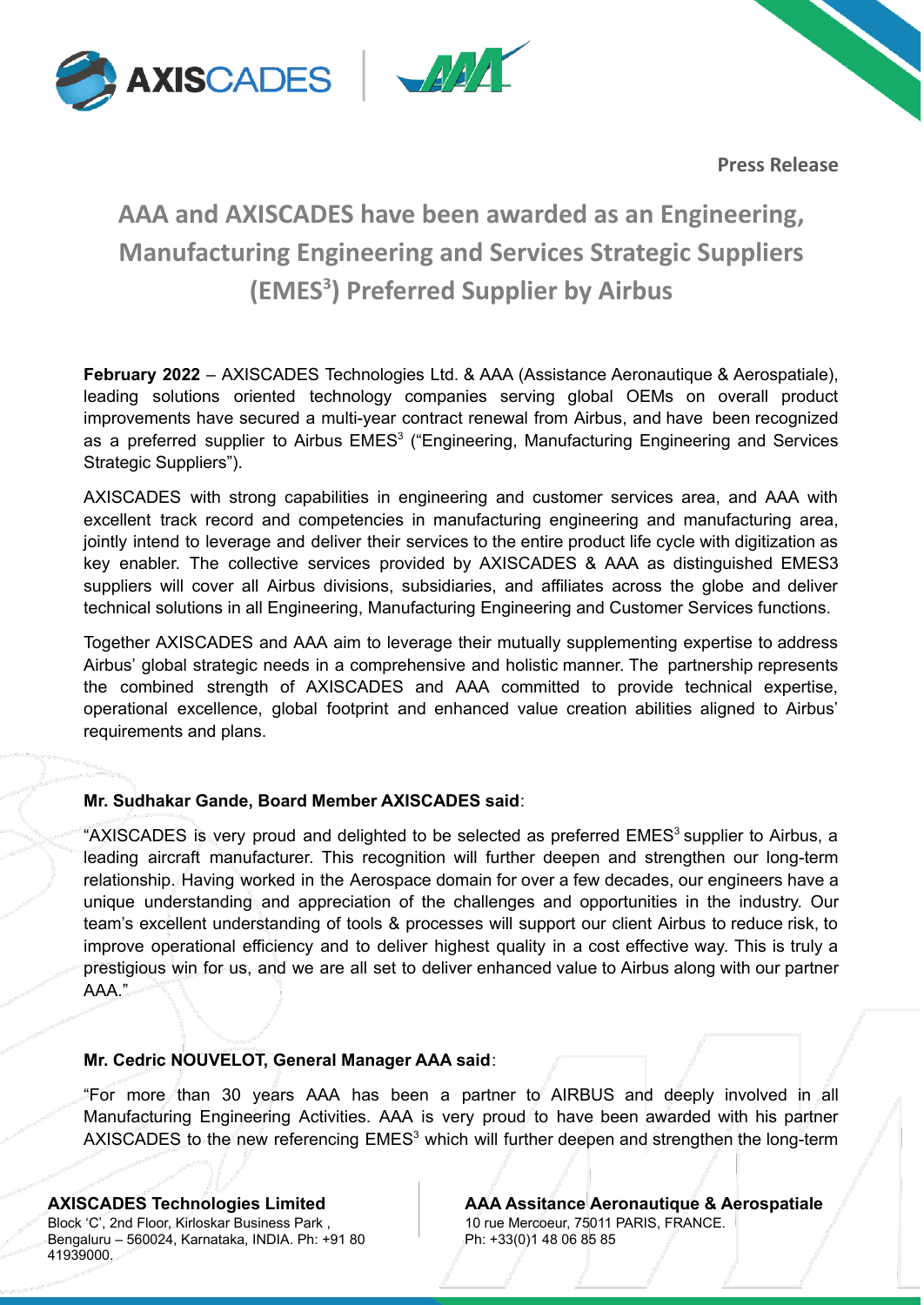



customer relationship. Our combined technical skills with an excellent understanding of Airbus processes will enable us to engage delivery in accordance with Airbus expectations . This is a prestigious win for AAA and AXISCADES and we are excited to deliver value in improving operational efficiency"

Block 'C', 2nd Floor, Kirloskar Business Park , Bengaluru – 560024, Karnataka, INDIA. Ph: +91 80 41939000.

### **AXISCADES Technologies Limited AAA Assitance Aeronautique & Aerospatiale** 10 rue Mercoeur, 75011 PARIS, FRANCE.

Ph: +33(0)1 48 06 85 85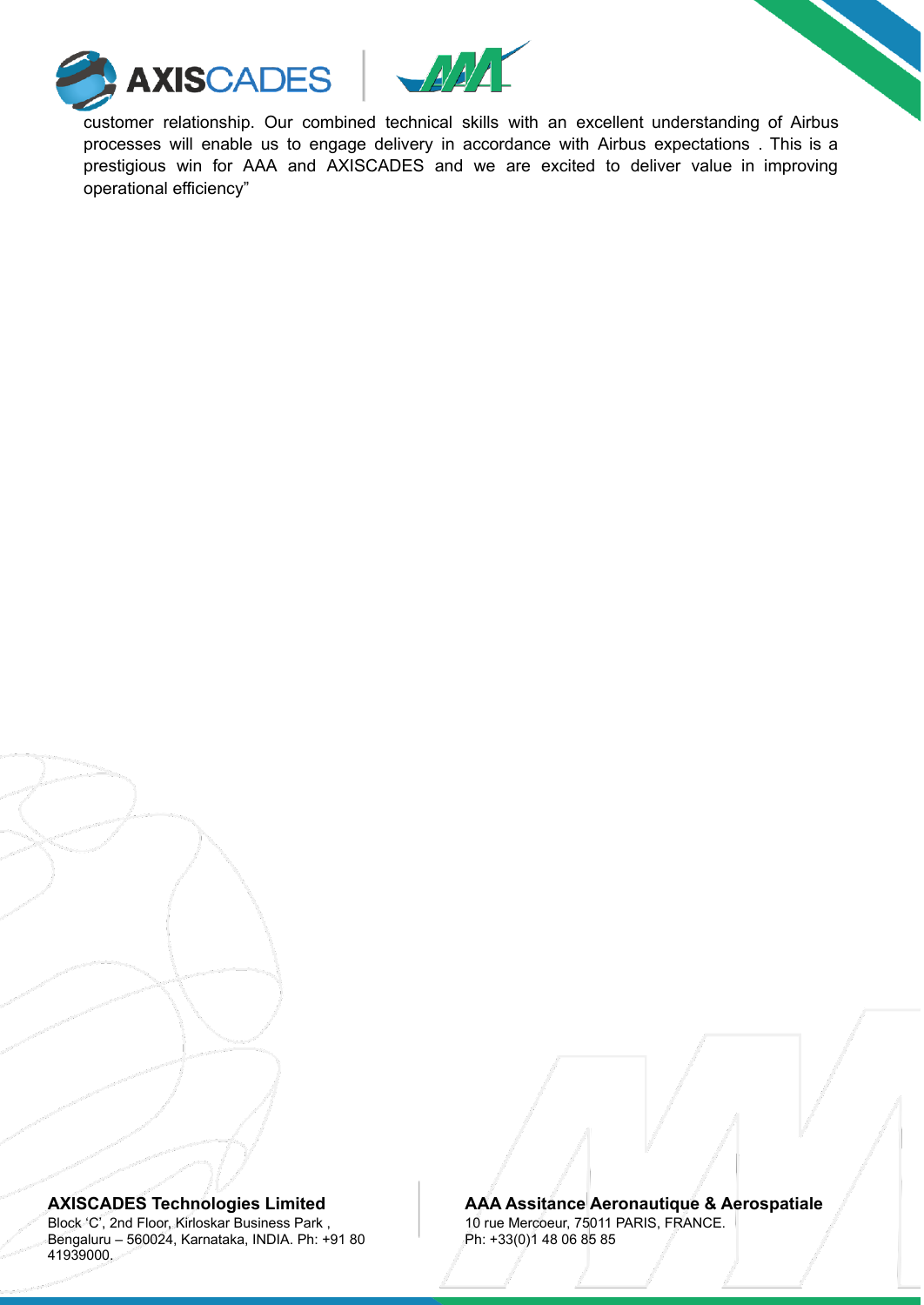





# **About AXISCADES Technologies Limited**

AXISCADES (listed on the BSE and NSE) is a leading, engineering solution providers company enabling innovative, sustainable and safer products worldwide. Headquartered in Bangalore with subsidiaries in USA, UK, Canada, Germany, India and China; and offices in Germany, France, Denmark, USA and Canada.

AXISCADES has a diverse team of over 2000 engineers working across 16 futuristic Global Engineering Centres across North America, Europe, UK and Asia-Pacific, striving to reduce the program risk and time to market. The company offers Product Engineering Solutions across Mechanical Engineering, Embedded Software and Hardware, Digitisation and Automation, System Integration, Tech Solutions, Manufacturing Engineering, Technical Publications and Aftermarket Solutions.

The engineering solution portfolio covers the complete product development lifecycle from concept evaluation to manufacturing support and certification for Fortune 500 Companies & their supply chain in the Aerospace, Defense, Heavy Engineering, Automotive, Medical Devices & Industrial Product industries. The company is known for its robust system of certifications and best practices that address customer requirements and domain expertise.

More information: [www.axiscades.com](http://www.axiscades.com) | LinkedIn: @ [AXISCADES](https://www.linkedin.com/company/axiscades)

# **About AAA- ASSISTANCE AERONAUTIQUE & AEROSPATIAL**

AAA, privately held company with its headquarters in Paris, France, is a key player in the aerospace industry for on-site operations, working on all civil, military and business aircraft, and during their whole product lifecycle.

AAA performs as a major on-site service provider the following activities: industrial production and assembly, manufacturing engineering, industrialization, Final Assembly Line (FAL) services, FAL integration, flight line services, Out Standing Works (OSW) & Out Located Works (OLW), quality conformance management, quality inspection, airlines services and Maintenance, Repair & Overhaul (MRO), at customer facilities worldwide or within our factories.

Block 'C', 2nd Floor, Kirloskar Business Park , Bengaluru – 560024, Karnataka, INDIA. Ph: +91 80 41939000.

**AXISCADES Technologies Limited AAA Assitance Aeronautique & Aerospatiale** 10 rue Mercoeur, 75011 PARIS, FRANCE. Ph: +33(0)1 48 06 85 85